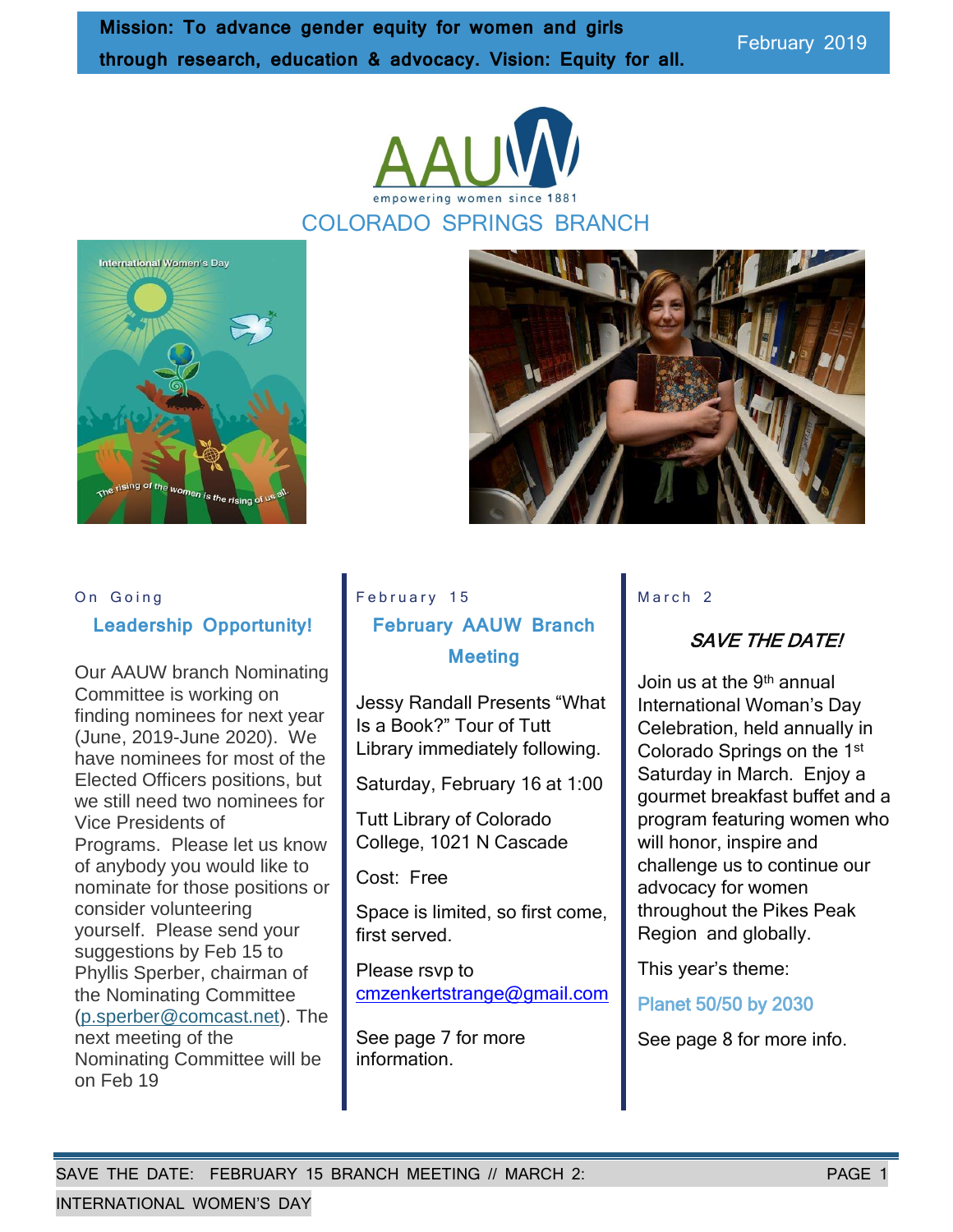#### **PRESIDENT'S MESSAGE**

There is a story that I keep hearing when talking to other members regarding our Colorado Springs Branch of AAUW. It is also my story, and it always delights me to hear that story repeated by others. The story goes like this, I have found a group of people with whom I can have intelligent conversations. People who are interested in learning, reading, writing, travel, hiking, the arts and current affairs. They often say that they have found their group.

When I first joined in January of 2013, a person called me on the phone and shared information that might have taken weeks if not years to discover about AAUW. It was Darlene Aspedon , who by the way has just celebrated her 90<sup>th</sup> birthday. She was not a board member, just a caring member. She is a wonderful ambassador for AAUW.

As we have grown this year, there are added opportunities to make even more new friends. I hope each one of us will seize that opportunity make new friends, and help new members find their way in this amazing organization. Pip Bodkin is our new Interest Group Coordinator. She comes into that position with a passion and a willingness to help new members navigate our maze of interest groups.

You are also welcome to contact me.

With best regards, Nancy Holt

# 2018-2019 AAUW Board

2018-2019 Executive Committee/Elected Officers President: Nancy Holt President Elect: Kathryn Olson Treasurer: Jeanne Howard Secretary: Pam Maier Vice Presidents of Community Programs: Paula Munger & Janet Friedberg Vice President of Membership: Melanie Hudson Vice Presidents of Programs: Pip Bodkin & Sally Metzger

Appointed Board Members Assistants to the Board AAUW Funds Chair: Candy Crumb Hospitality Chair: Nedra Engelson Branch Fundraising Chair: Elizabeth Leslie **Archivist: Eunice Ciaccio**<br>Communications Director: Kathy Tapia-Griego **Britter Directory Editor: Chris Toth** Communications Director: Kathy Tapia-Griego Interest Group Coordinator: Pip Bodkin Newsletter Editor: Laura Gross Local Scholarship Chair: Char Gagne State & National By-Laws Liaison: Candy Public Policy Director: Audrey McGuire Crumb

Virtual Communications Coordinator: Brenda Wolfe Web Site Administrator: Pauleta Terven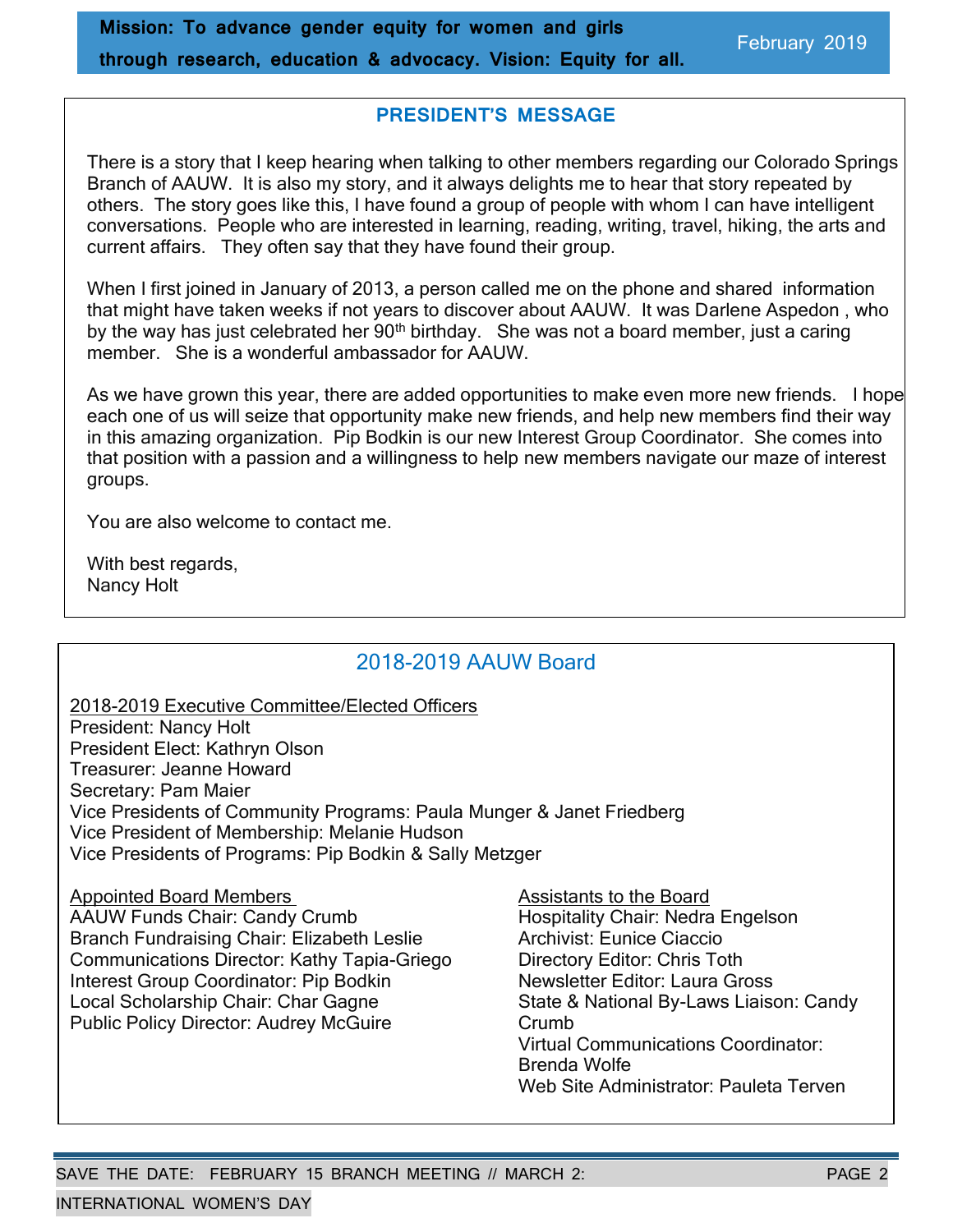# VISUAL ARTS February 5th Program

Tuesday., Feb 5. 1:30 at Tim Gill Center, 315 E. Costilla St. "Bernard Arnest, His Art and Legacy."

Mark Arnest, a well-known local composer, pianist, writer, and presenter, will celebrate the artistic life of his father, nationally acclaimed artist, Bernard Arnest. Trained at the Broadmoor Art Academy under Boardman Robinson, and at the Fine Arts Center school under Henry Varnum Poor, Arnest's artistic career spanned more than 40 years and included exhibits at the Whitney, the Guggenheim, the National Gallery of Art, the Colorado Springs Fine Arts Center and many others. (The FAC opens an exhibit of Bernard Arnest drawings this month.) RSVP for the meeting to Cindi Zenkert-Strange: [cmzenkertstrange@gmail.com.](mailto:cmzenkertstrange@gmail.com)

### < **New Interest Group – Walkie Talkies**

From Marilyn Frydrych,

I envision this group as going on a leisurely three or four mile walk once a week. The hills will be of moderate height. We will be stopping as necessary to catch our breath and admire the scenery. The paths will be relatively smooth-- not much in the way of large tree roots, boulders, or slippery scree. We'll get out of the city as often as weather permits. Once a month, in order to get better acquainted, I would like to plan a lunch or coffee get together at the end of the walk. Each person will have the opportunity to lead a walk.

If you are interested, which morning of the week works best for you. What would you like to add or delete from what I've listed?

Marilyn Frydrych

[mfrydrych@comcast.net](mailto:mfrydrych@comcast.net)

719-574-0252

# SCRIP CARDS

In January, we received a check from Kings for \$275.25. What a great start to the new year for our donations to Local Scholarship and AAUW Funds. Thanks and Congrats members for your continued participation using your grocery cards.

Call or email me if you need a card.

Candy Crumb 633-9917 AAUW Fund Director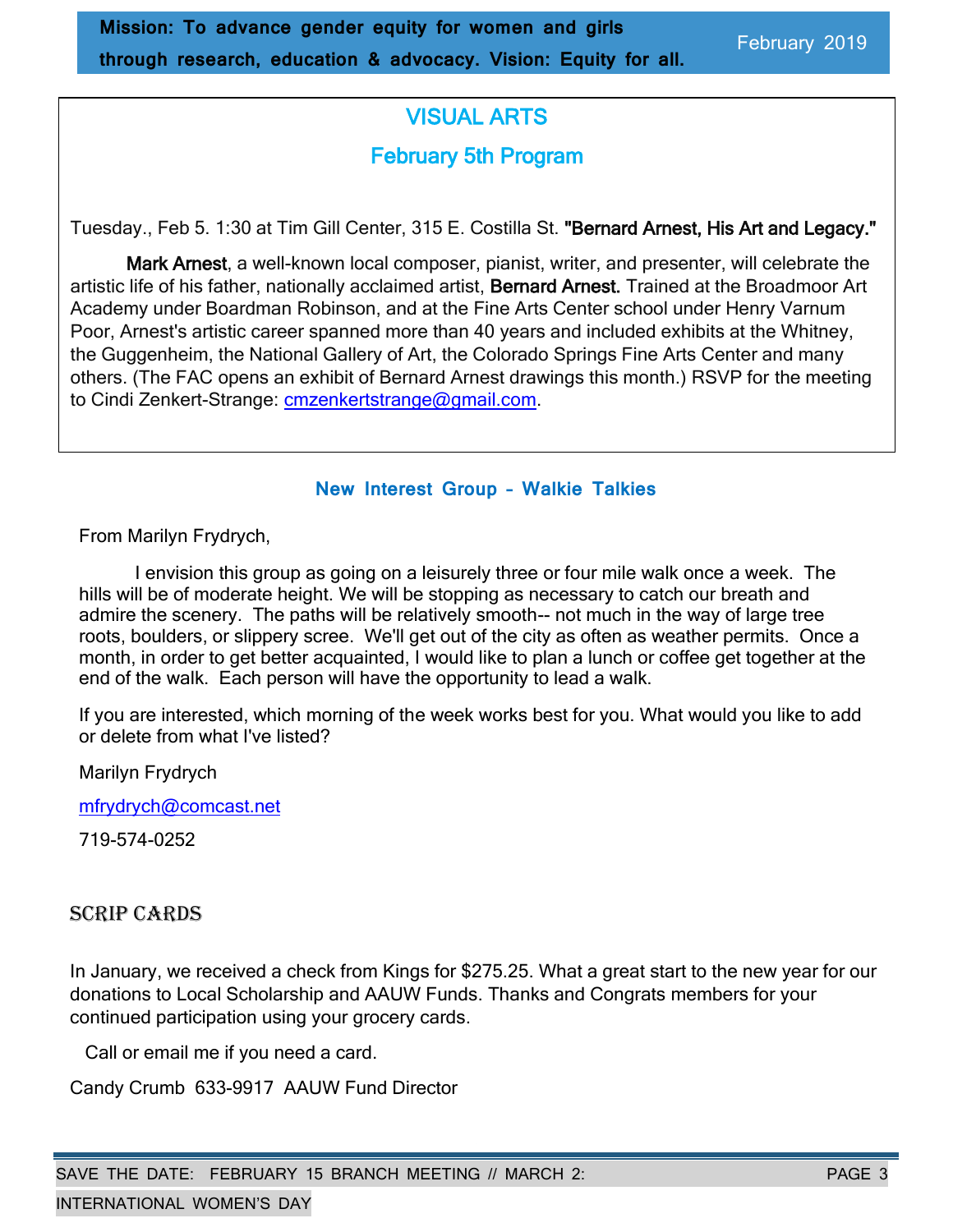# Interest Groups

Please send your input NLT February 18, 2018 for the February Issue. LFG

# Various Days in the week/month

ARTS ON THE GO! Enjoy local music and theatre with your AAUW friends. No regularly scheduled meetings. Contact: Pam Maier. [Pamela.S.Maier@gmail.com](mailto:Pamela.S.Maier@gmail.com) Cell: 719-694-4222

BRIDGE LIGHT. There are four groups who play on the days they have agreed upon once a month. Interested in starting another group or being a sub, let me know. Any skill level Is welcome. C. Lois Boschee, loisbos68@gmail.com

# **Mondays**

HARDY HIKERS: C: Pip Bodkin, 206-427-2444

| 02/4/19  | Stratton Open Space  | Jana Burr  |
|----------|----------------------|------------|
| 02/11/19 | Garden of the Gods   | Joann Oh   |
| 02/18/19 | <b>Monument Rock</b> | Jan Jones  |
| 02/25/19 | Palmer Park          | Joan Skoog |

# **Tuesdays**

February 5, Tech Group, 9:30 - 11:30, Chair: Shirlea Griswold, sunni773x8@outlook.com 719-337-2886 We will meet at the home of Jan McKenzie, 2340 Winstead View, phone:597-7161, email: [janzie17@man.com](mailto:janzie17@man.com)

February 5, VISUAL ARTS,1:30, Tim Gill Center, 315 E Costilla. Visual Arts: "Bernard Arnest, His Art and Legacy." RSVP to Cindi Zenkert-Strange, [cmzenkertstrange@gmail.com.](mailto:cmzenkertstrange@gmail.com)

February 5 & 19, GREAT DECISIONS, 1:30 – 3:30 pm, East Library. Chair: Jeanette Minniti at jeanetteminniti@gmail.com or call 719-481-3230.

February 12, READERS POTPOURRI 1:00 p.m. C: Margaret Miller, [fergst41@yahoo.com,](mailto:fergst41@yahoo.com) 719-641-4710.

February 13, DINNER BOOK CLUB: Nedra Engelson, 574-5274, [nengelson@aol.com](mailto:nengelson@aol.com) 5:45 p.m. The book is The Woman in the Window by A.J.Finn. We will meet at Marigold's, 4605 Centennial Blvd. Corkie Kirkham will lead the discussion. Please contact Corkie at 304-538-4910 or email her at corkmeiste@aol.com to make a reservation.

February 25, MORNING GLORY BOOK CLUB, The Library Book by Susan Olsen, Meet at Connie Higgins', conniehiggins@hotmail.com

February 25, UFO (UNFINISHED OBJECTS): C: Wynn Weidner, Hostess: Laura Gross, grosslf@msn.com

SAVE THE DATE: FEBRUARY 15 BRANCH MEETING // MARCH 2: PAGE 4

INTERNATIONAL WOMEN'S DAY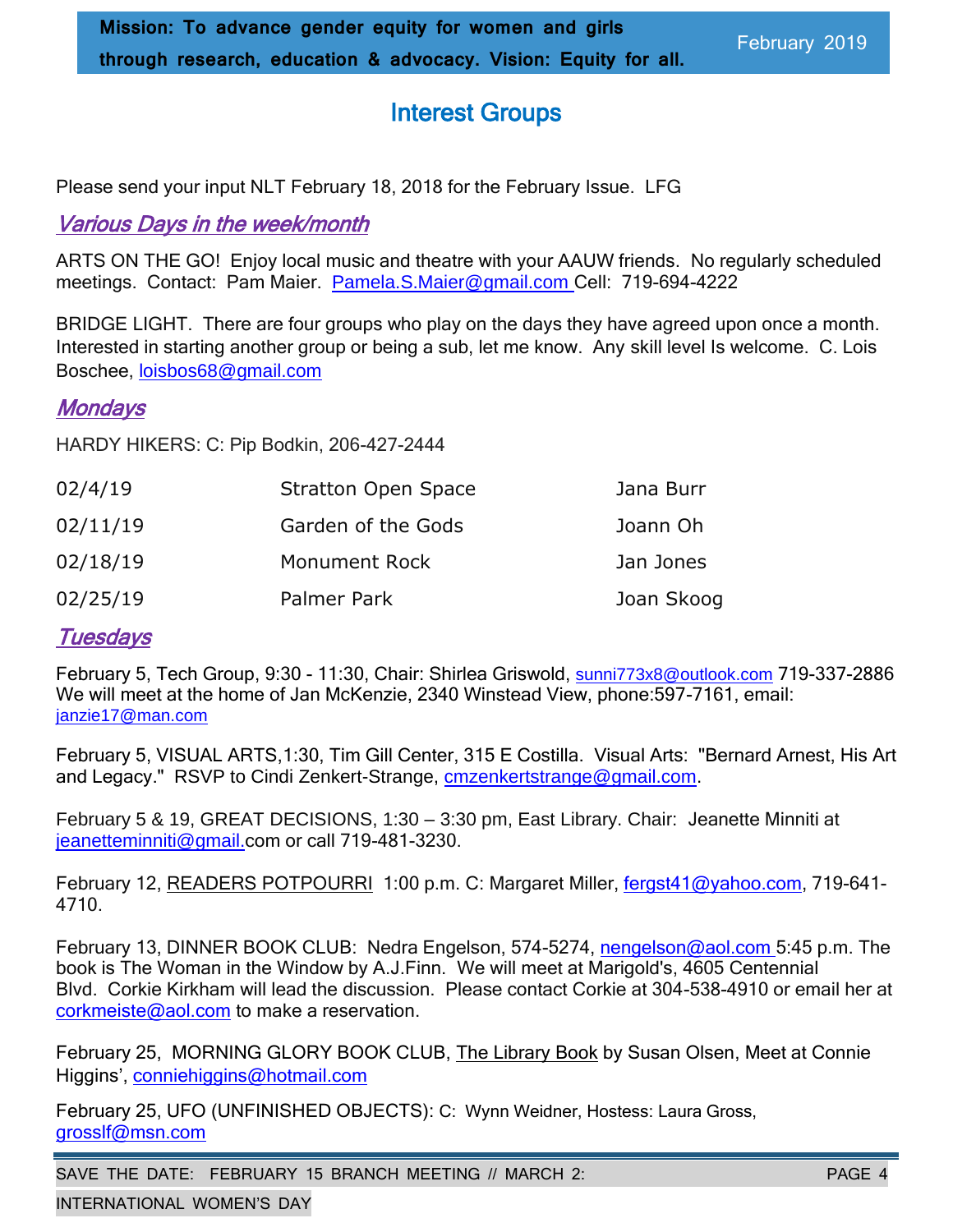# **Wednesdays**

February 6, 5:30 PM, EVENING CONNECTIONS THROUGH TOPICS- Meet at The Warehouse Restaurant. Mary Zalmanek presents ideas for creative loving from her book **THE ART OF THE SPARK,***12 Habits to Inspire Romantic Adventures* RSVP to Marilyn Feaster aauw1719@gmail.com

February 13, SOUTHWEST STUDIES, at 1:30 pm at Tim Gill Center East Room, 315 E. Costilla. Set up: Salinda Kuzma and Catherine MacDonald. Presenter: Cindi Zenkert-Strange. Topic: Getting the Lay of the Land: How Artists Helped to Explore and Promote the American West. Co-chairs, Jean Little [wjean1@gmail.com](mailto:wjean1@gmail.com) and Eunice Ciaccio [euninco.11@comcast.net.](mailto:euninco.11@comcast.net) RSVP to Eunice Ciaccio to attend February meeting.

February 20, LUNCHEON NOVEL I, 11:45 A.M. Hostess: Ellie Solomon Co-hostess: Vivian McWhorter Book: WINTER GARDEN by Kristin Hannah, Chair: Georgina Burns, [georgina.b1@juno.com](file:///C:/Users/grosslf/Documents/AAUW/Newsletter/Nov%202018/georgina.b1@juno.com) and Sally Mathewson, [mathewson3@juno.com](mailto:mathewson3@juno.com)

February 20 LUNCHEON NOVEL TOO, 12:00pm, Meet at Corkie's, 3611 Vassar St at noon to discuss Homegoing by Yaa Gyasi. RSVP to Corkie 719-635-9605 or corkmeiste@aol.com

February 20, AFTERNOON READERS: Contact Jana Burr 201-8072; jkbmtb@comcast.net

February 27 CHOCOLATE LOVERS: 1:00 pm Co-Chairs: Ellie Solomon 630-7465, [elron3@msn.com](mailto:elron3@msn.com) & Sally Mathewson, 331-3341, [mathewson3@juno.com](mailto:mathewson3@juno.com) Tea at Miramont Castle, 9 Capitol Hill Ave, Manitou Springs. Cost is \$26.00. Please RSVP to Sally Mathewson, [mathewson3@juno.com,](mailto:mathewson3@juno.com) 331-3341 by Wednesday, February 20.

# **Thursdays**

February 7, WOMEN WHO WRITE, Join us for this writing Interest Group! We meet on the first Thursday of each month at homes of different volunteer members from 9:30 – 11:30 a.m. There is light food and coffee. Our prompts are constructed by volunteers also. Members usually share their writing with the group, but it's voluntary. For February, we will meet on at the home of Phyllis Sperber on 2/7. To join our group or try us out, please call Melanie Hudson 719-205-7639

Thursday, February 14: CHAPTER & VERSE WRITING GROUP, 1:00 pm. Chair: Janet Condit 277- 7590, jicondit@msn.com; Co-chair: Caroline Vulgamore 520-5365, hvulgamore@gmail.com; Hostess: Kathy Brandt, 950 Big Valley Drive, 332-2458, [kbrandt@coloradocollege.edu.](mailto:kbrandt@coloradocollege.edu)

Every Thursday MAH JONGG: 1 p.m. Valley Hi Golf Course. Contact Susan Bydalek at 465-2707 or [sbydalek@yahoo.com](mailto:sbydalek@yahoo.com) Optional lunch at noon.

# **Fridays**

February 1, EXPLORING LIVES AND CULTURES 10:00am, East Library Room E-1. Book to be discussed: The New Jim Crow: Mass Incarceration in the Age of Colorblindness by Michelle Alexander. A stunning account of the rebirth of a cast-like system in the US; one that has resulted in millions of African Americans locked in prisons in disproportionate numbers. Co-Chairs: Janet Friedberg [janetfriedberg@comcast.net](mailto:janetfriedberg@comcast.net) and Eunice Ciaccio [euninco.11@comcast.net.](mailto:euninco.11@comcast.net) No RSVP necessary.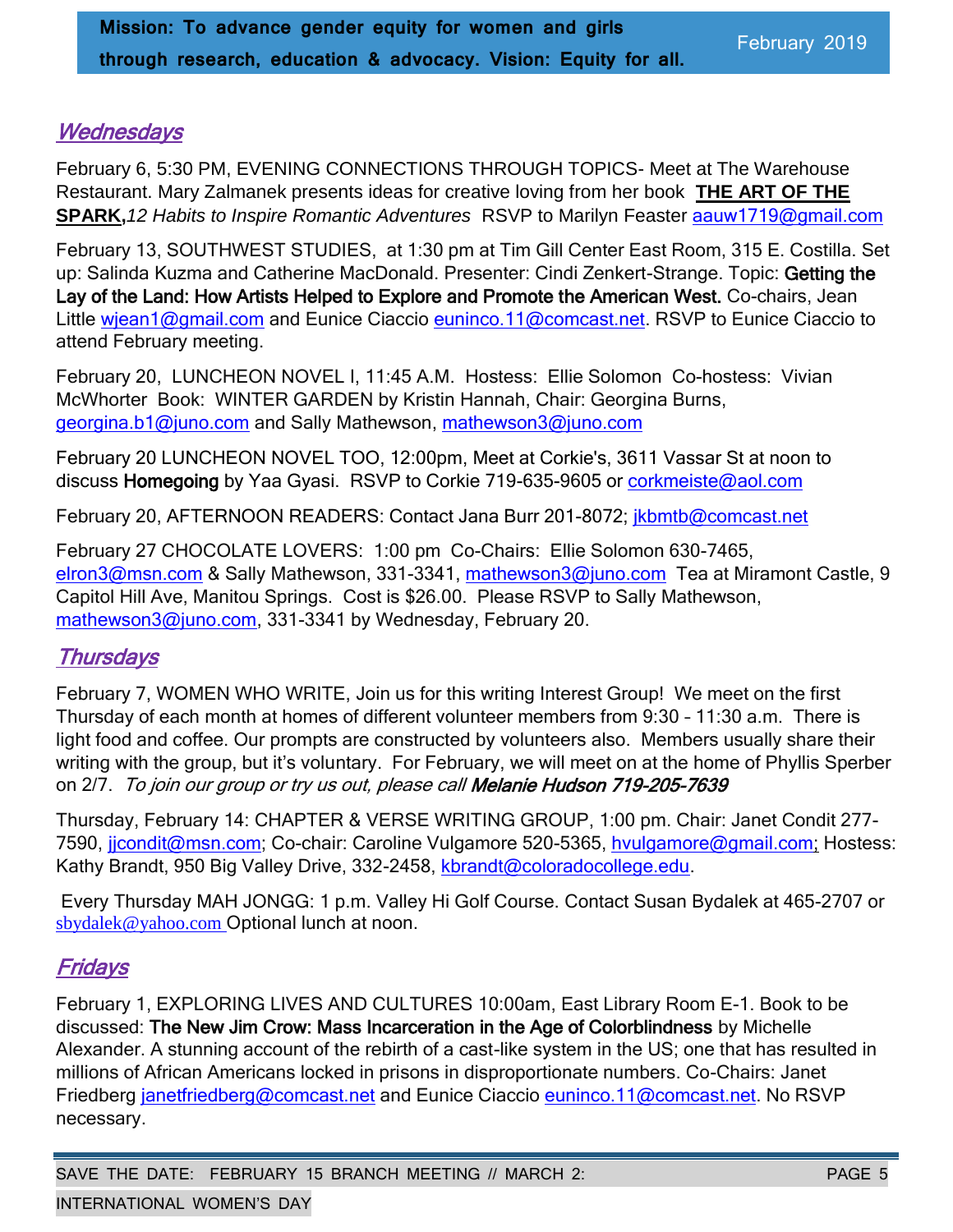February 15, LOCAL HISTORY 10:00am, at Trinity Missionary Baptist Church, 617 Fountain Blvd., Colorado Springs, CO 80907. C: Judy Casey, [jdcasey1@me.com;](mailto:jdcasey1@me.com) P: Lucy Bell: Black Churches - An Important Part of Colorado Springs History. Directions to the church and plans for optional lunch to follow in a February 8 e-mail message to members.

# **Saturdays**

FRIENDS OF THE GRAPE (FOG) chair: Jeanne Marsh, 590-7237, [jmarsh@pcisys.net](mailto:jmarsh@pcisys.net)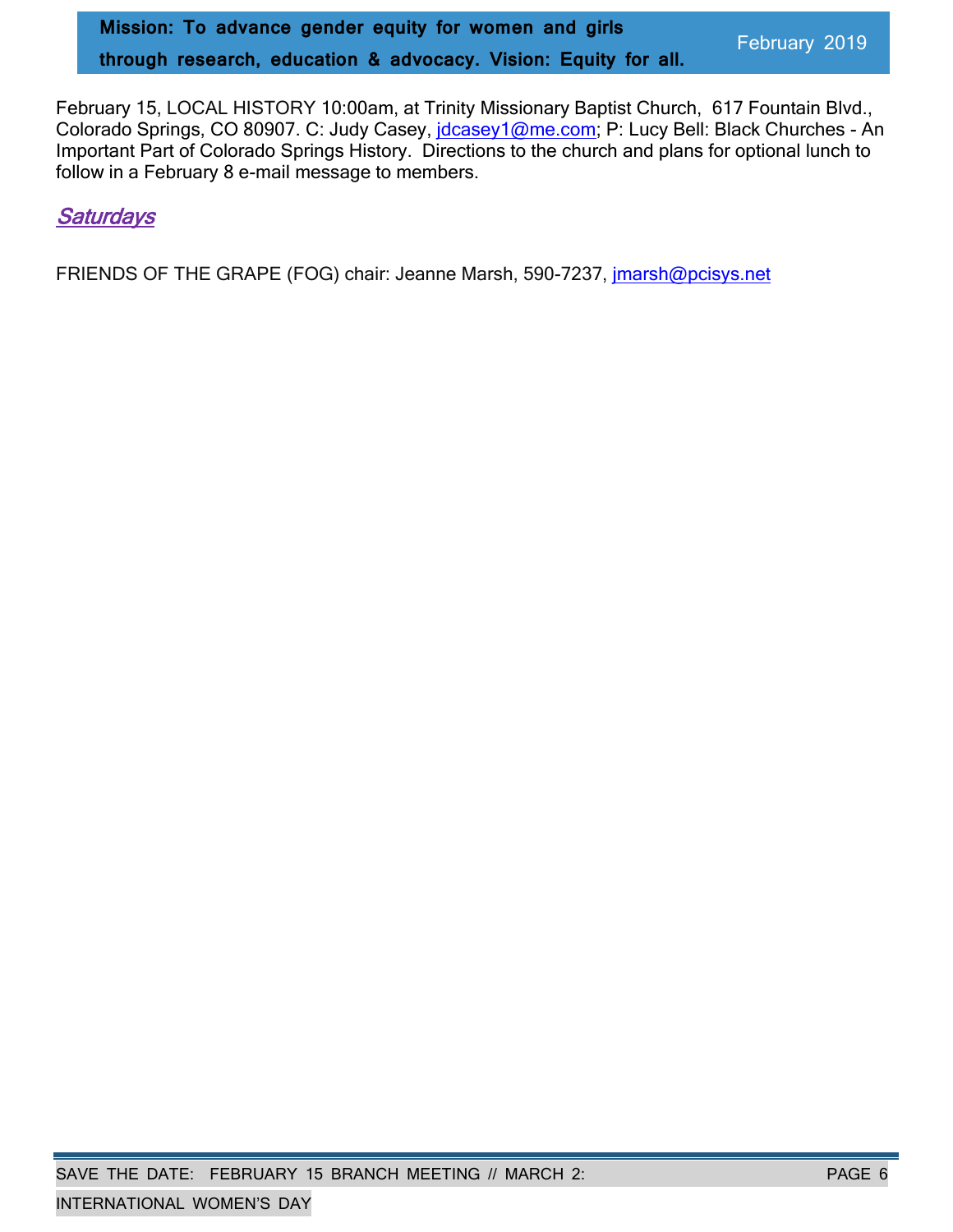

 **WHAT: "What Is A Book"** presented by Jessy Randall, Curator of Special Collections at Colorado College **TOUR** of Tutt Library immediately following

**WHEN:** Saturday, February 16, 1:00 pm

**WHERE:** Tutt Library, Colorado College, 1021 N. Cascade Avenue

**COST:** Free

Space is limited, so first come, first served. Please RSVP to cmzenkertstrange@gmail.com no later than **February 13**

**Free parking: Please use the Colorado College lot at the NE corner of Cascade:** off of Uintah) On the parking map, it's the bright green area on the

https://www.coloradocollege.edu/offices/parkigparking-lot-map.html

#### **"What Is a Book?"**

It's a simple question, but with fascinating answers that contradict many of our preconceived notions. Curator Jessy Randall will show materials from Special Collections at Colorado College th address this question, including a 4000-year-old cuneiform, a medieval codex, a leaf from a Gutenberg Bible, and a book made of glass. Attendees will have the opportunity to see and handle many of these items, as well as tour the state-of-the-art Tutt Library facility which opened in 2017.

**Jessy Randall** has been Curator since 2001. Every two years, she co-teaches a course in The History and Future of the Book. She is also an author, her most recent book being "*How to Tell If You Are Human*", a collection of visual poems made from diagrams and other illustrations in old library books.